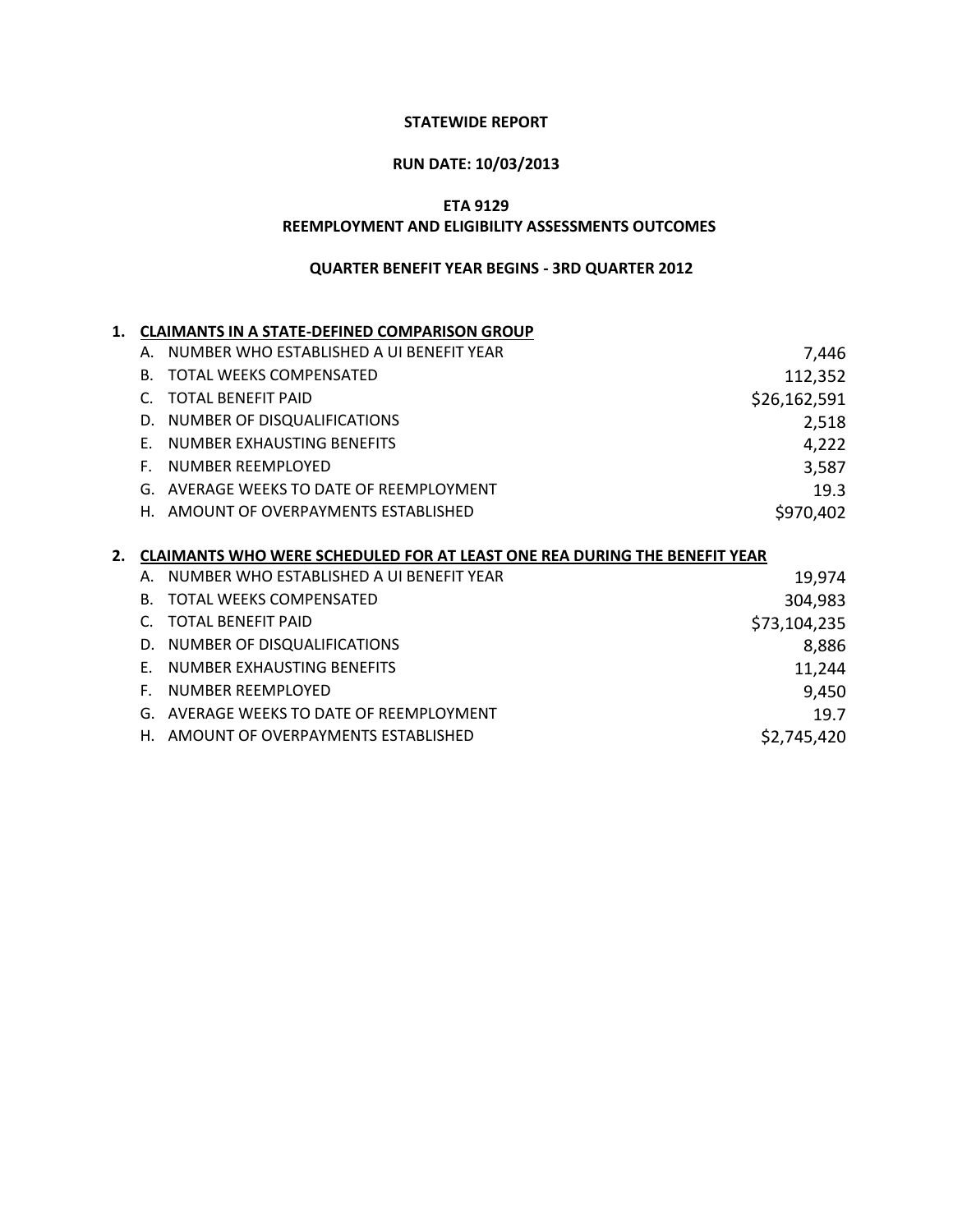# **RUN DATE: 10/03/2013**

**ETA 9129**

#### **REEMPLOYMENT AND ELIGIBILITY ASSESSMENTS OUTCOMES**

| 1. | <b>CLAIMANTS IN A STATE-DEFINED COMPARISON GROUP</b>                             |           |
|----|----------------------------------------------------------------------------------|-----------|
|    | NUMBER WHO ESTABLISHED A UI BENEFIT YEAR<br>А.                                   | 48        |
|    | <b>TOTAL WEEKS COMPENSATED</b><br><b>B.</b>                                      | 781       |
|    | <b>TOTAL BENEFIT PAID</b>                                                        | \$192,212 |
|    | NUMBER OF DISQUALIFICATIONS<br>D.                                                | 15        |
|    | NUMBER EXHAUSTING BENEFITS<br>F.                                                 | 27        |
|    | NUMBER REEMPLOYED<br>F.                                                          | 26        |
|    | AVERAGE WEEKS TO DATE OF REEMPLOYMENT<br>G.                                      | 22.6      |
|    | AMOUNT OF OVERPAYMENTS ESTABLISHED<br>Н.                                         | \$6,404   |
|    |                                                                                  |           |
| 2. | <b>CLAIMANTS WHO WERE SCHEDULED FOR AT LEAST ONE REA DURING THE BENEFIT YEAR</b> |           |
|    | NUMBER WHO ESTABLISHED A UI BENEFIT YEAR<br>Α.                                   | 243       |
|    | <b>TOTAL WEEKS COMPENSATED</b><br><b>B.</b>                                      | 3,621     |
|    | <b>TOTAL BENEFIT PAID</b>                                                        | \$885,432 |
|    | NUMBER OF DISQUALIFICATIONS<br>D.                                                | 119       |
|    | NUMBER EXHAUSTING BENEFITS<br>F.                                                 | 130       |
|    | <b>NUMBER REEMPLOYED</b><br>F.                                                   | 121       |
|    | AVERAGE WEEKS TO DATE OF REEMPLOYMENT<br>G.                                      | 21.0      |
|    | AMOUNT OF OVERPAYMENTS ESTABLISHED<br>Н.                                         | \$30,750  |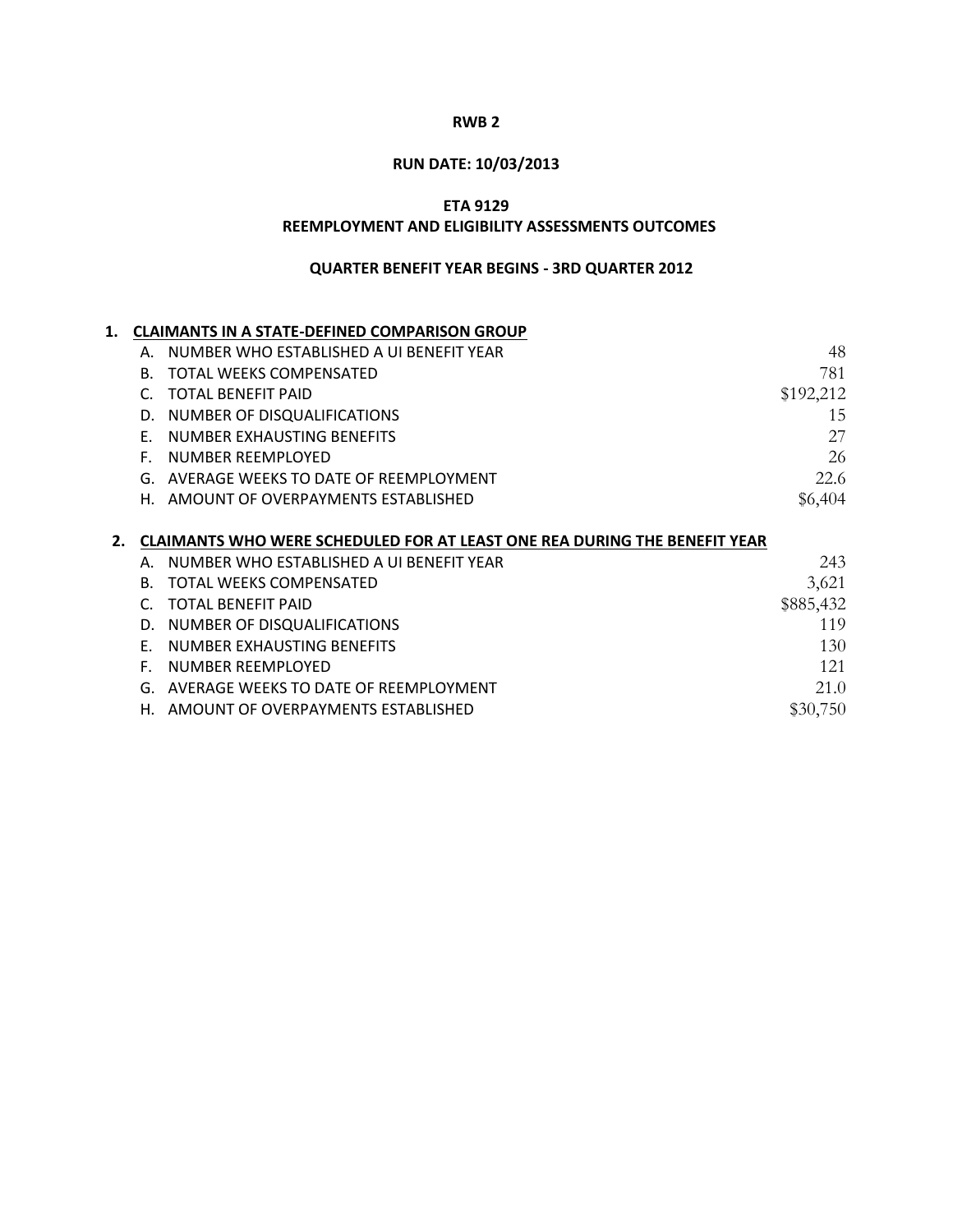# **RUN DATE: 10/03/2013**

## **ETA 9129**

#### **REEMPLOYMENT AND ELIGIBILITY ASSESSMENTS OUTCOMES**

|    | <b>CLAIMANTS IN A STATE-DEFINED COMPARISON GROUP</b>                             |           |
|----|----------------------------------------------------------------------------------|-----------|
| А. | NUMBER WHO ESTABLISHED A UI BENEFIT YEAR                                         | 3         |
| B. | TOTAL WEEKS COMPENSATED                                                          | 59        |
|    | <b>TOTAL BENEFIT PAID</b>                                                        | \$13,069  |
| D. | NUMBER OF DISQUALIFICATIONS                                                      | 2         |
| F. | NUMBER EXHAUSTING BENEFITS                                                       | 3         |
| F. | NUMBER REEMPLOYED                                                                | $\Omega$  |
|    | G. AVERAGE WEEKS TO DATE OF REEMPLOYMENT                                         | .0        |
|    | H. AMOUNT OF OVERPAYMENTS ESTABLISHED                                            | \$0       |
|    |                                                                                  |           |
|    |                                                                                  |           |
| 2. | <b>CLAIMANTS WHO WERE SCHEDULED FOR AT LEAST ONE REA DURING THE BENEFIT YEAR</b> |           |
| Α. | NUMBER WHO ESTABLISHED A UI BENEFIT YEAR                                         | 147       |
| В. | TOTAL WEEKS COMPENSATED                                                          | 2,217     |
|    | <b>TOTAL BENEFIT PAID</b>                                                        | \$496,997 |
| D. | NUMBER OF DISQUALIFICATIONS                                                      | 63        |
| F. | NUMBER EXHAUSTING BENEFITS                                                       | 80        |
| F. | NUMBER REEMPLOYED                                                                | 66        |
|    | G. AVERAGE WEEKS TO DATE OF REEMPLOYMENT                                         | 20.7      |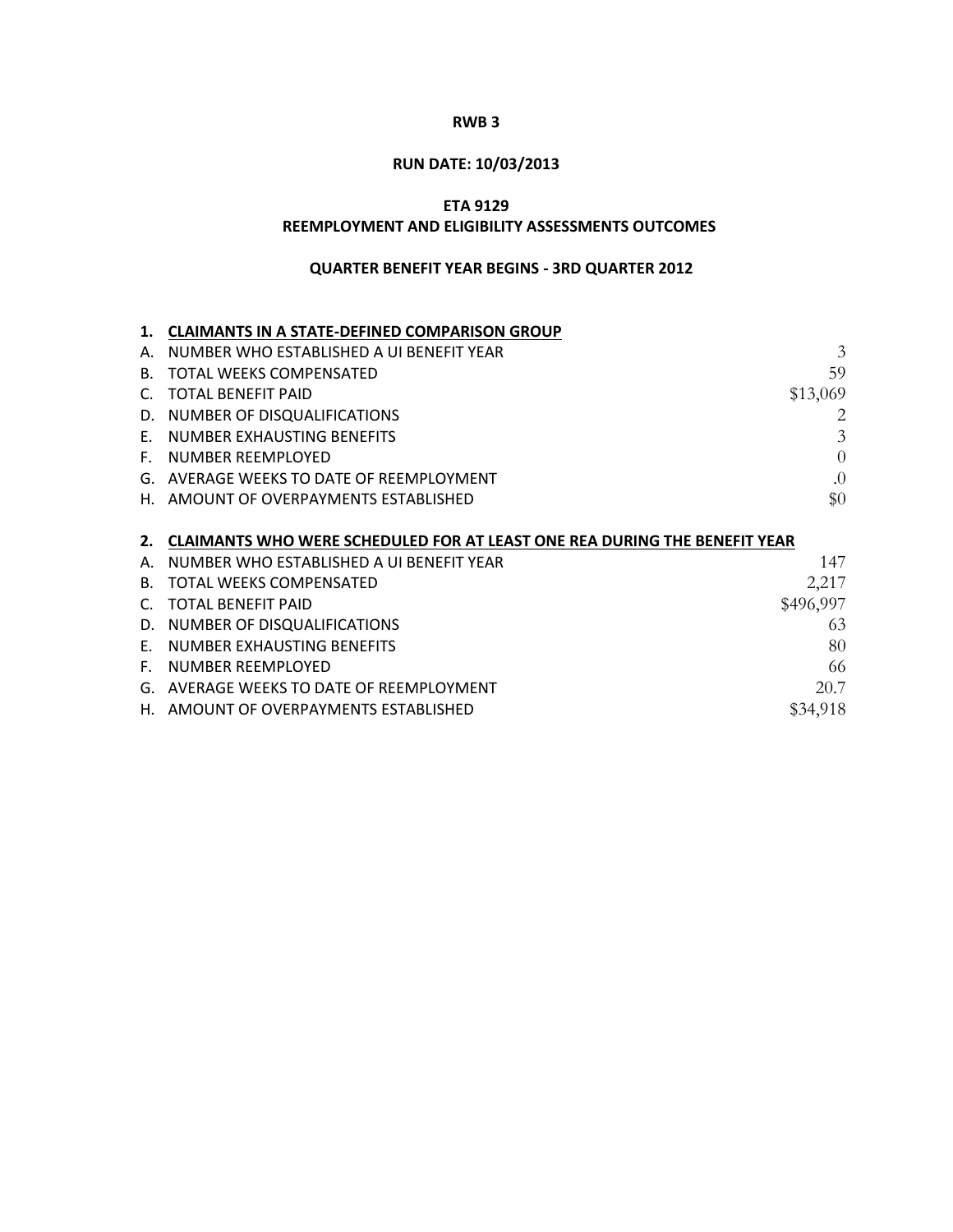# **RUN DATE: 10/03/2013**

## **ETA 9129**

#### **REEMPLOYMENT AND ELIGIBILITY ASSESSMENTS OUTCOMES**

| 1. |    | <b>CLAIMANTS IN A STATE-DEFINED COMPARISON GROUP</b>                      |           |
|----|----|---------------------------------------------------------------------------|-----------|
|    | Α. | NUMBER WHO ESTABLISHED A UI BENEFIT YEAR                                  | 127       |
|    | B. | <b>TOTAL WEEKS COMPENSATED</b>                                            | 1,928     |
|    | C. | <b>TOTAL BENEFIT PAID</b>                                                 | \$423,240 |
|    | D. | NUMBER OF DISQUALIFICATIONS                                               | 41        |
|    | F. | NUMBER EXHAUSTING BENEFITS                                                | 73        |
|    | Е. | NUMBER REEMPLOYED                                                         | 75        |
|    | G. | AVERAGE WEEKS TO DATE OF REEMPLOYMENT                                     | 20.1      |
|    | Н. | AMOUNT OF OVERPAYMENTS ESTABLISHED                                        | \$8,872   |
|    |    |                                                                           |           |
|    |    |                                                                           |           |
| 2. |    | CLAIMANTS WHO WERE SCHEDULED FOR AT LEAST ONE REA DURING THE BENEFIT YEAR |           |
|    | Α. | NUMBER WHO ESTABLISHED A UI BENEFIT YEAR                                  | 307       |
|    | B. | <b>TOTAL WEEKS COMPENSATED</b>                                            | 4,280     |
|    | C  | <b>TOTAL BENEFIT PAID</b>                                                 | \$986,609 |
|    | D. | NUMBER OF DISQUALIFICATIONS                                               | 161       |
|    | F. | NUMBER EXHAUSTING BENEFITS                                                | 164       |
|    | F. | NUMBER REEMPLOYED                                                         | 172       |
|    | G. | AVERAGE WEEKS TO DATE OF REEMPLOYMENT                                     | 20.6      |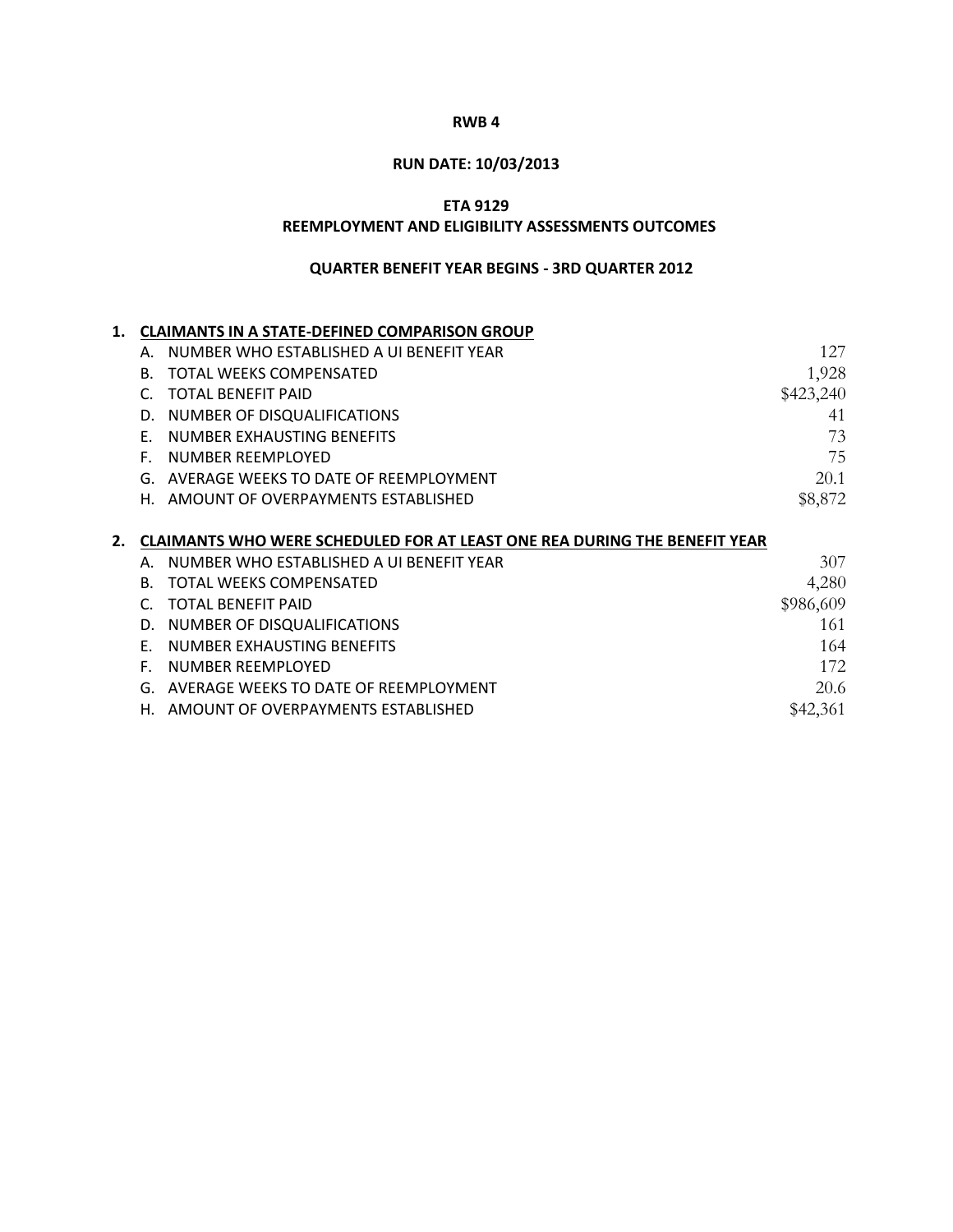# **RUN DATE: 10/03/2013**

## **ETA 9129**

#### **REEMPLOYMENT AND ELIGIBILITY ASSESSMENTS OUTCOMES**

| 1. |    | <b>CLAIMANTS IN A STATE-DEFINED COMPARISON GROUP</b>                      |           |
|----|----|---------------------------------------------------------------------------|-----------|
|    | Α. | NUMBER WHO ESTABLISHED A UI BENEFIT YEAR                                  | 45        |
|    | B. | <b>TOTAL WEEKS COMPENSATED</b>                                            | 704       |
|    | C. | <b>TOTAL BENEFIT PAID</b>                                                 | \$159,031 |
|    | D. | NUMBER OF DISQUALIFICATIONS                                               | 12        |
|    | F. | NUMBER EXHAUSTING BENEFITS                                                | 27        |
|    | F. | NUMBER REEMPLOYED                                                         | 20        |
|    | G. | AVERAGE WEEKS TO DATE OF REEMPLOYMENT                                     | 16.7      |
|    | Н. | AMOUNT OF OVERPAYMENTS ESTABLISHED                                        | \$6,977   |
|    |    |                                                                           |           |
|    |    |                                                                           |           |
| 2. |    | CLAIMANTS WHO WERE SCHEDULED FOR AT LEAST ONE REA DURING THE BENEFIT YEAR |           |
|    | Α. | NUMBER WHO ESTABLISHED A UI BENEFIT YEAR                                  | 67        |
|    | B. | <b>TOTAL WEEKS COMPENSATED</b>                                            | 996       |
|    | C  | <b>TOTAL BENEFIT PAID</b>                                                 | \$203,396 |
|    | D. | NUMBER OF DISQUALIFICATIONS                                               | 30        |
|    | F. | NUMBER EXHAUSTING BENEFITS                                                | 40        |
|    | F. | NUMBER REEMPLOYED                                                         | 30        |
|    | G. | AVERAGE WEEKS TO DATE OF REEMPLOYMENT                                     | 20.0      |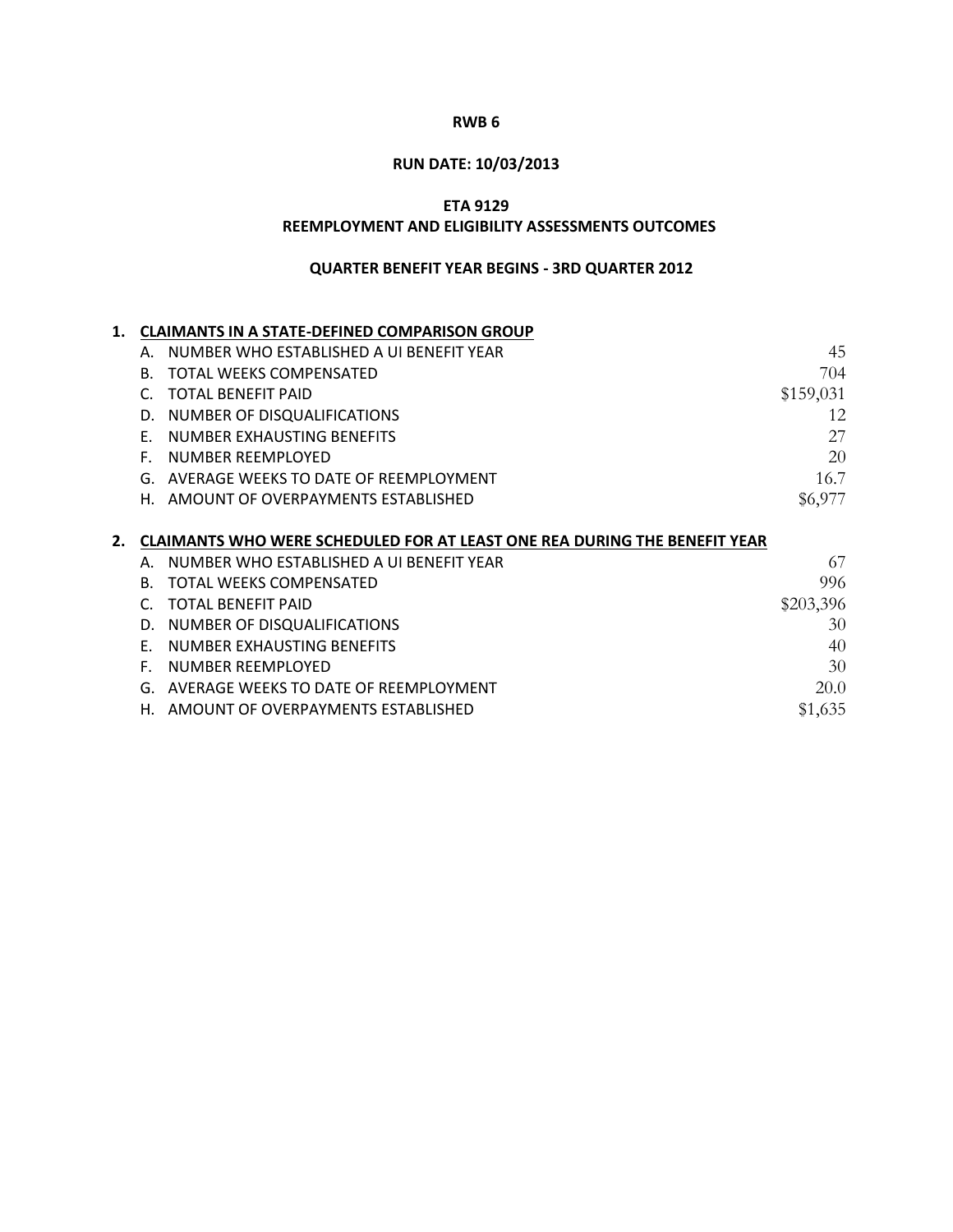# **RUN DATE: 10/03/2013**

## **ETA 9129**

#### **REEMPLOYMENT AND ELIGIBILITY ASSESSMENTS OUTCOMES**

| 1. |    | <b>CLAIMANTS IN A STATE-DEFINED COMPARISON GROUP</b>                      |                |
|----|----|---------------------------------------------------------------------------|----------------|
|    | Α. | NUMBER WHO ESTABLISHED A UI BENEFIT YEAR                                  | 13             |
|    | B. | <b>TOTAL WEEKS COMPENSATED</b>                                            | 207            |
|    |    | <b>TOTAL BENEFIT PAID</b>                                                 | \$35,002       |
|    | D. | NUMBER OF DISQUALIFICATIONS                                               | 2              |
|    | F. | NUMBER EXHAUSTING BENEFITS                                                | 6              |
|    | F. | NUMBER REEMPLOYED                                                         | $\overline{4}$ |
|    | G. | AVERAGE WEEKS TO DATE OF REEMPLOYMENT                                     | 17.1           |
|    | Н. | AMOUNT OF OVERPAYMENTS ESTABLISHED                                        | \$0            |
|    |    |                                                                           |                |
|    |    |                                                                           |                |
| 2. |    | CLAIMANTS WHO WERE SCHEDULED FOR AT LEAST ONE REA DURING THE BENEFIT YEAR |                |
|    | Α. | NUMBER WHO ESTABLISHED A UI BENEFIT YEAR                                  | 146            |
|    | B. | <b>TOTAL WEEKS COMPENSATED</b>                                            | 2,225          |
|    |    | <b>TOTAL BENEFIT PAID</b>                                                 | \$501,242      |
|    | D. | NUMBER OF DISQUALIFICATIONS                                               | 57             |
|    | F. | NUMBER EXHAUSTING BENEFITS                                                | 94             |
|    | F. | NUMBER REEMPLOYED                                                         | 66             |
|    | G. | AVERAGE WEEKS TO DATE OF REEMPLOYMENT                                     | 20.1           |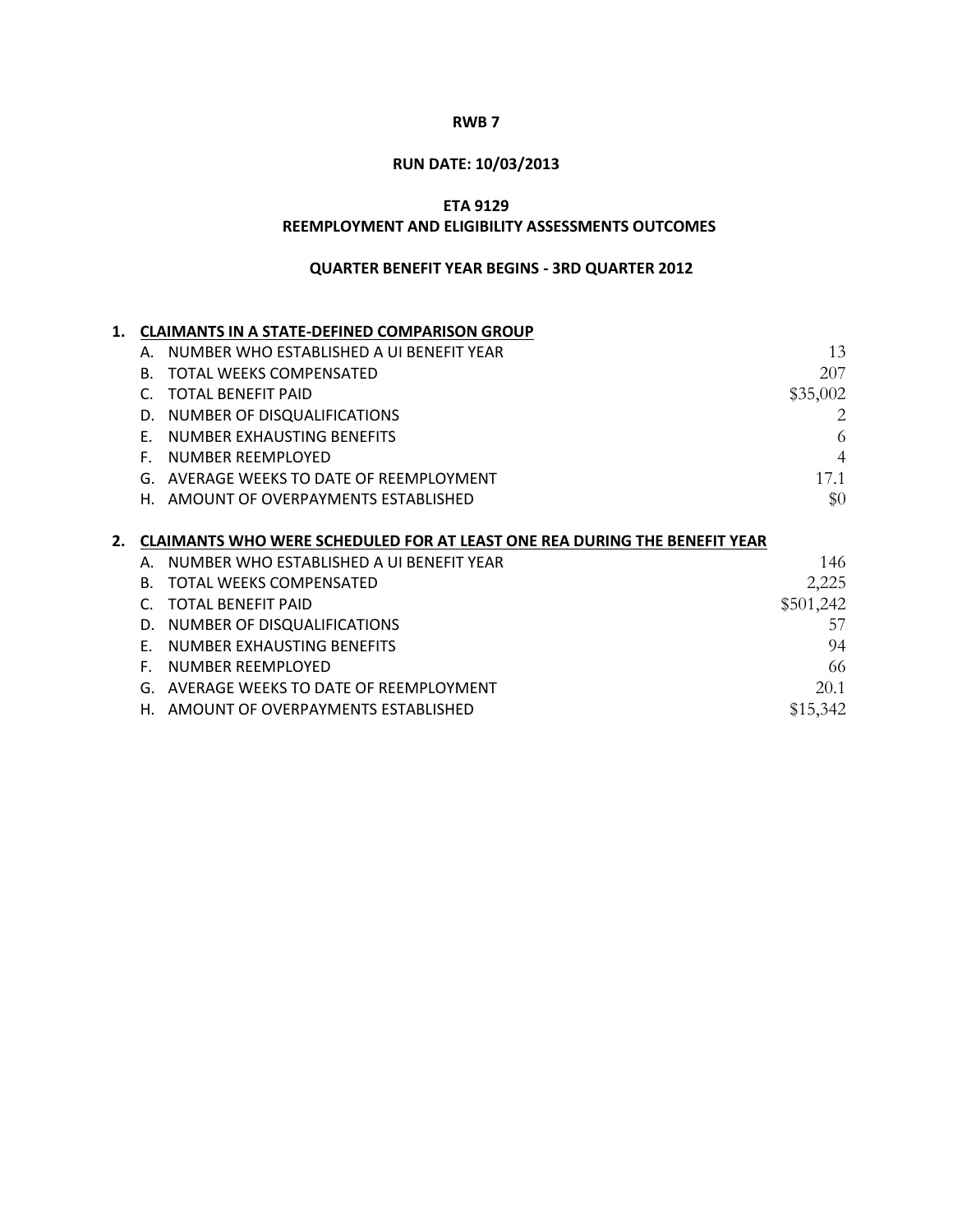# **RUN DATE: 10/03/2013**

## **ETA 9129**

#### **REEMPLOYMENT AND ELIGIBILITY ASSESSMENTS OUTCOMES**

| 1. |    | <b>CLAIMANTS IN A STATE-DEFINED COMPARISON GROUP</b>                      |             |
|----|----|---------------------------------------------------------------------------|-------------|
|    | Α. | NUMBER WHO ESTABLISHED A UI BENEFIT YEAR                                  | 425         |
|    | В. | TOTAL WEEKS COMPENSATED                                                   | 7,039       |
|    | C. | <b>TOTAL BENEFIT PAID</b>                                                 | \$1,725,594 |
|    | D. | NUMBER OF DISQUALIFICATIONS                                               | 149         |
|    | F. | NUMBER EXHAUSTING BENEFITS                                                | 263         |
|    | F. | NUMBER REEMPLOYED                                                         | 203         |
|    | G. | AVERAGE WEEKS TO DATE OF REEMPLOYMENT                                     | 21.0        |
|    | Н. | AMOUNT OF OVERPAYMENTS ESTABLISHED                                        | \$45,533    |
|    |    |                                                                           |             |
| 2. |    | CLAIMANTS WHO WERE SCHEDULED FOR AT LEAST ONE REA DURING THE BENEFIT YEAR |             |
|    | Α. | NUMBER WHO ESTABLISHED A UI BENEFIT YEAR                                  | 1,209       |
|    | B. | <b>TOTAL WEEKS COMPENSATED</b>                                            | 18,841      |
|    | C. | <b>TOTAL BENEFIT PAID</b>                                                 | \$4,610,664 |
|    | D. | NUMBER OF DISQUALIFICATIONS                                               | 544         |
|    | F. | NUMBER EXHAUSTING BENEFITS                                                | 693         |
|    | Е. | NUMBER REEMPLOYED                                                         | 645         |
|    |    |                                                                           |             |
|    | G. | AVERAGE WEEKS TO DATE OF REEMPLOYMENT                                     | 20.6        |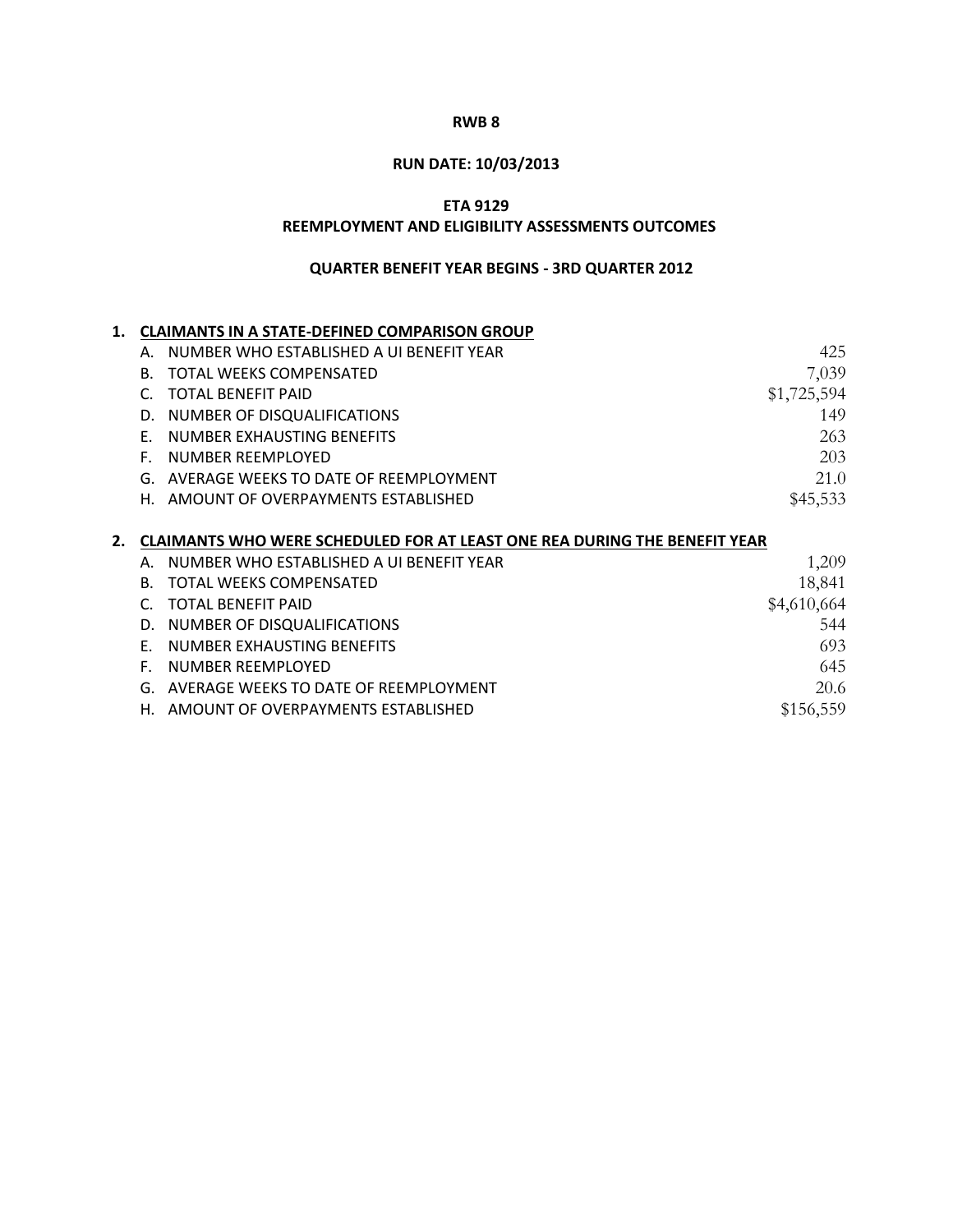# **RUN DATE: 10/03/2013**

## **ETA 9129**

#### **REEMPLOYMENT AND ELIGIBILITY ASSESSMENTS OUTCOMES**

| 1. |    | <b>CLAIMANTS IN A STATE-DEFINED COMPARISON GROUP</b>                             |             |
|----|----|----------------------------------------------------------------------------------|-------------|
|    | Α. | NUMBER WHO ESTABLISHED A UI BENEFIT YEAR                                         | 8           |
|    | В. | <b>TOTAL WEEKS COMPENSATED</b>                                                   | 156         |
|    | C. | <b>TOTAL BENEFIT PAID</b>                                                        | \$40,454    |
|    | D. | NUMBER OF DISQUALIFICATIONS                                                      |             |
|    | F. | NUMBER EXHAUSTING BENEFITS                                                       | 5           |
|    | F. | NUMBER REEMPLOYED                                                                | 3           |
|    | G. | AVERAGE WEEKS TO DATE OF REEMPLOYMENT                                            | 5.1         |
|    | Н. | AMOUNT OF OVERPAYMENTS ESTABLISHED                                               | \$12,925    |
|    |    |                                                                                  |             |
| 2. |    | <b>CLAIMANTS WHO WERE SCHEDULED FOR AT LEAST ONE REA DURING THE BENEFIT YEAR</b> |             |
|    | Α. |                                                                                  |             |
|    |    | NUMBER WHO ESTABLISHED A UI BENEFIT YEAR                                         | 381         |
|    | B. | <b>TOTAL WEEKS COMPENSATED</b>                                                   | 5,953       |
|    | C  | <b>TOTAL BENEFIT PAID</b>                                                        | \$1,367,334 |
|    | D. | NUMBER OF DISQUALIFICATIONS                                                      | 223         |
|    | F. | NUMBER EXHAUSTING BENEFITS                                                       | 216         |
|    | F. | NUMBER REEMPLOYED                                                                | 181         |
|    | G. | AVERAGE WEEKS TO DATE OF REEMPLOYMENT                                            | 19.3        |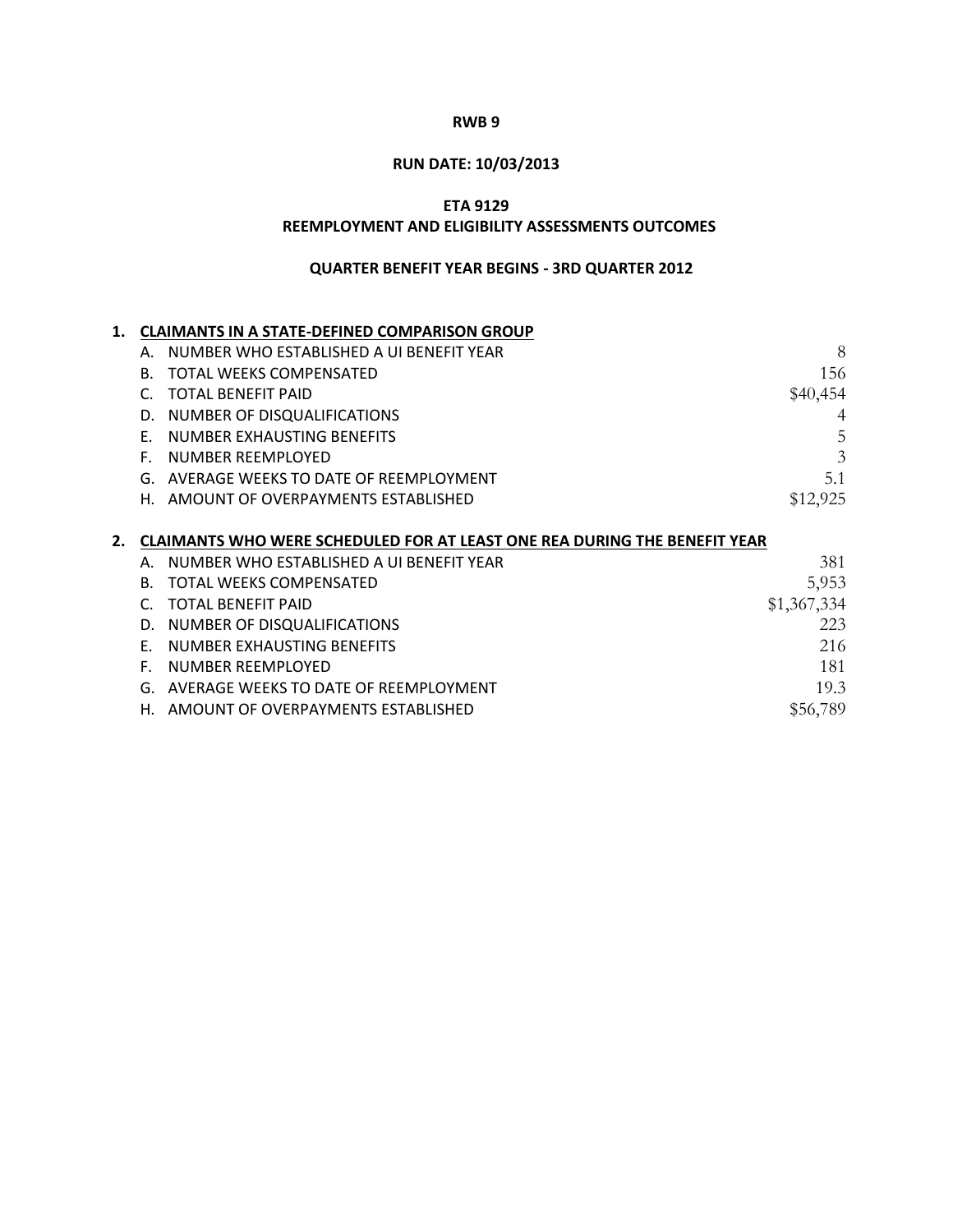## **RUN DATE: 10/03/2013**

## **ETA 9129**

#### **REEMPLOYMENT AND ELIGIBILITY ASSESSMENTS OUTCOMES**

| 1. |    | <b>CLAIMANTS IN A STATE-DEFINED COMPARISON GROUP</b>                             |             |
|----|----|----------------------------------------------------------------------------------|-------------|
|    | Α. | NUMBER WHO ESTABLISHED A UI BENEFIT YEAR                                         | 331         |
|    | B. | TOTAL WEEKS COMPENSATED                                                          | 4,842       |
|    | C. | <b>TOTAL BENEFIT PAID</b>                                                        | \$1,049,079 |
|    | D. | NUMBER OF DISQUALIFICATIONS                                                      | 116         |
|    | F. | NUMBER EXHAUSTING BENEFITS                                                       | 184         |
|    | F. | NUMBER REEMPLOYED                                                                | 177         |
|    | G. | AVERAGE WEEKS TO DATE OF REEMPLOYMENT                                            | 20.0        |
|    | Н. | AMOUNT OF OVERPAYMENTS ESTABLISHED                                               | \$32,155    |
|    |    |                                                                                  |             |
|    |    |                                                                                  |             |
| 2. |    | <b>CLAIMANTS WHO WERE SCHEDULED FOR AT LEAST ONE REA DURING THE BENEFIT YEAR</b> |             |
|    | Α. | NUMBER WHO ESTABLISHED A UI BENEFIT YEAR                                         | 531         |
|    | B. | <b>TOTAL WEEKS COMPENSATED</b>                                                   | 8,149       |
|    | C  | <b>TOTAL BENEFIT PAID</b>                                                        | \$1,894,495 |
|    | D. | NUMBER OF DISQUALIFICATIONS                                                      | 207         |
|    | F. | NUMBER EXHAUSTING BENEFITS                                                       | 309         |
|    | F. | NUMBER REEMPLOYED                                                                | 261         |
|    | G. | AVERAGE WEEKS TO DATE OF REEMPLOYMENT                                            | 20.9        |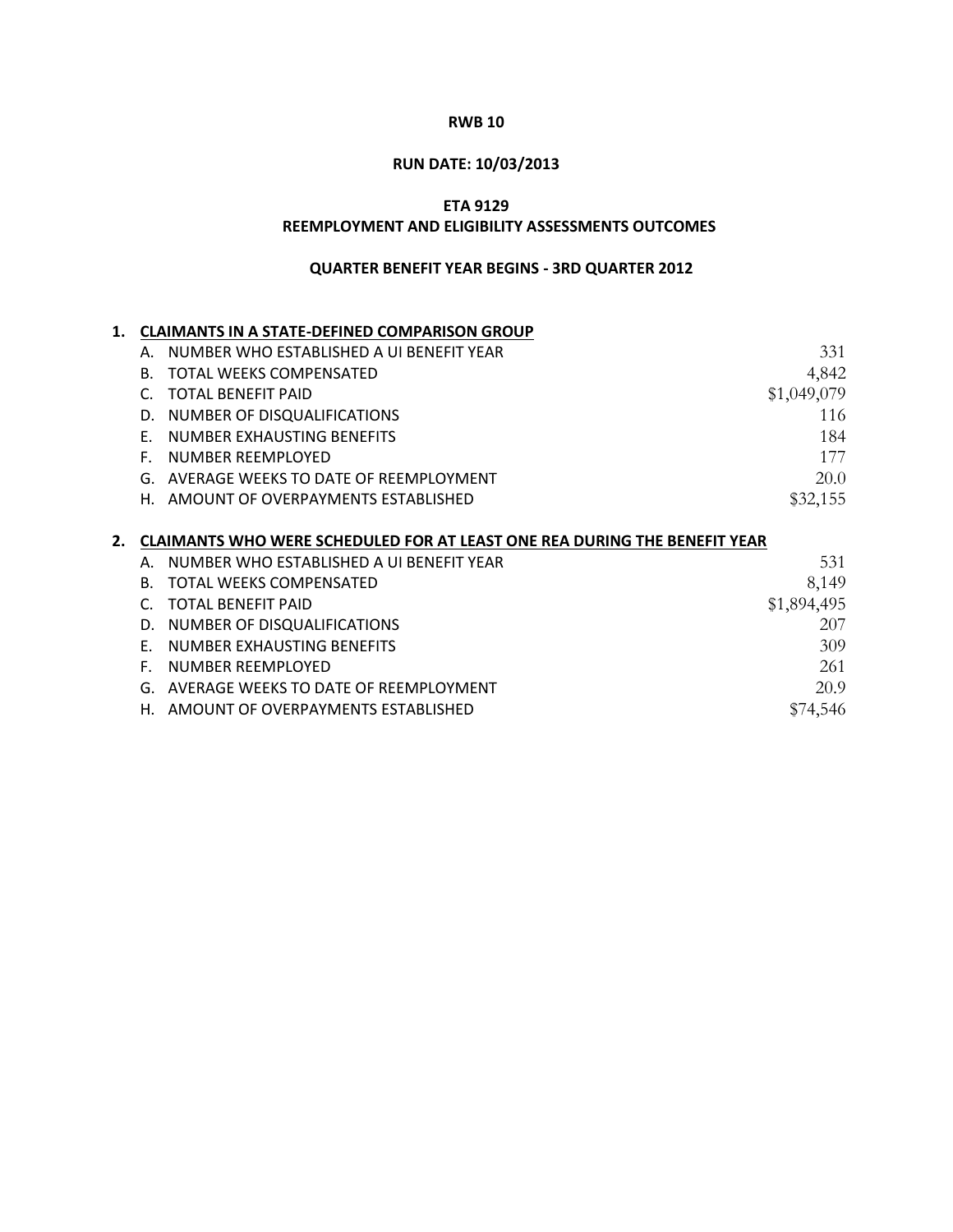#### **RUN DATE: 10/03/2013**

### **ETA 9129**

#### **REEMPLOYMENT AND ELIGIBILITY ASSESSMENTS OUTCOMES**

| 1. |    | <b>CLAIMANTS IN A STATE-DEFINED COMPARISON GROUP</b>                             |             |
|----|----|----------------------------------------------------------------------------------|-------------|
|    | А. | NUMBER WHO ESTABLISHED A UI BENEFIT YEAR                                         | 623         |
|    | В. | <b>TOTAL WEEKS COMPENSATED</b>                                                   | 9,620       |
|    | C. | <b>TOTAL BENEFIT PAID</b>                                                        | \$2,190,043 |
|    | D. | NUMBER OF DISQUALIFICATIONS                                                      | 207         |
|    | F. | NUMBER EXHAUSTING BENEFITS                                                       | 373         |
|    | F. | NUMBER REEMPLOYED                                                                | 325         |
|    | G. | AVERAGE WEEKS TO DATE OF REEMPLOYMENT                                            | 20.0        |
|    | Н. | AMOUNT OF OVERPAYMENTS ESTABLISHED                                               | \$82,682    |
|    |    |                                                                                  |             |
| 2. |    | <b>CLAIMANTS WHO WERE SCHEDULED FOR AT LEAST ONE REA DURING THE BENEFIT YEAR</b> |             |
|    | Α. | NUMBER WHO ESTABLISHED A UI BENEFIT YEAR                                         | 608         |
|    | B. | <b>TOTAL WEEKS COMPENSATED</b>                                                   | 9,465       |
|    | C  | <b>TOTAL BENEFIT PAID</b>                                                        | \$2,235,099 |
|    | D. | NUMBER OF DISQUALIFICATIONS                                                      | 311         |
|    | F. | NUMBER EXHAUSTING BENEFITS                                                       | 359         |
|    | F. | NUMBER REEMPLOYED                                                                | 280         |
|    | G. | AVERAGE WEEKS TO DATE OF REEMPLOYMENT                                            | 21.7        |
|    | Н. | AMOUNT OF OVERPAYMENTS ESTABLISHED                                               | \$73,275    |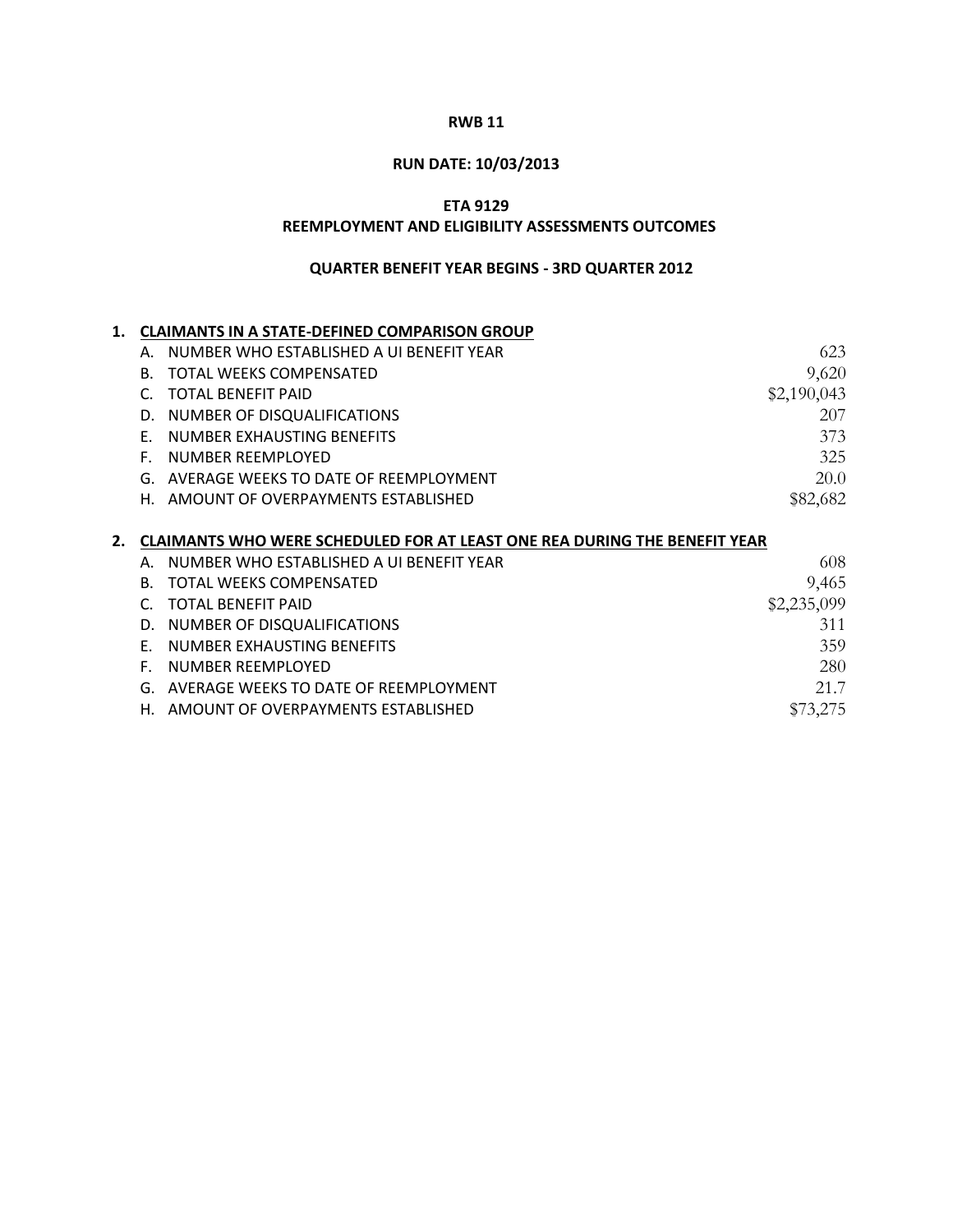# **RUN DATE: 10/03/2013**

**ETA 9129**

#### **REEMPLOYMENT AND ELIGIBILITY ASSESSMENTS OUTCOMES**

| <b>CLAIMANTS IN A STATE-DEFINED COMPARISON GROUP</b>                             |             |
|----------------------------------------------------------------------------------|-------------|
| NUMBER WHO ESTABLISHED A UI BENEFIT YEAR<br>А.                                   | 717         |
| TOTAL WEEKS COMPENSATED<br>В.                                                    | 10,827      |
| TOTAL BENEFIT PAID                                                               | \$2,534,984 |
| NUMBER OF DISQUALIFICATIONS<br>D.                                                | 258         |
| NUMBER EXHAUSTING BENEFITS                                                       | 398         |
| NUMBER REEMPLOYED                                                                | 375         |
| AVERAGE WEEKS TO DATE OF REEMPLOYMENT<br>G.                                      | 19.8        |
| AMOUNT OF OVERPAYMENTS ESTABLISHED<br>Н.                                         | \$92,413    |
|                                                                                  |             |
| <b>CLAIMANTS WHO WERE SCHEDULED FOR AT LEAST ONE REA DURING THE BENEFIT YEAR</b> |             |
| NUMBER WHO ESTABLISHED A UI BENEFIT YEAR                                         | 938         |
| <b>TOTAL WEEKS COMPENSATED</b><br>B.                                             | 14,166      |
| <b>TOTAL BENEFIT PAID</b>                                                        | \$3,477,817 |
| NUMBER OF DISQUALIFICATIONS<br>D.                                                | 376         |
| NUMBER EXHAUSTING BENEFITS                                                       | 547         |
| NUMBER REEMPLOYED                                                                | 480         |
| AVERAGE WEEKS TO DATE OF REEMPLOYMENT<br>G.                                      | 19.5        |
| AMOUNT OF OVERPAYMENTS ESTABLISHED<br>Н.                                         | \$111,100   |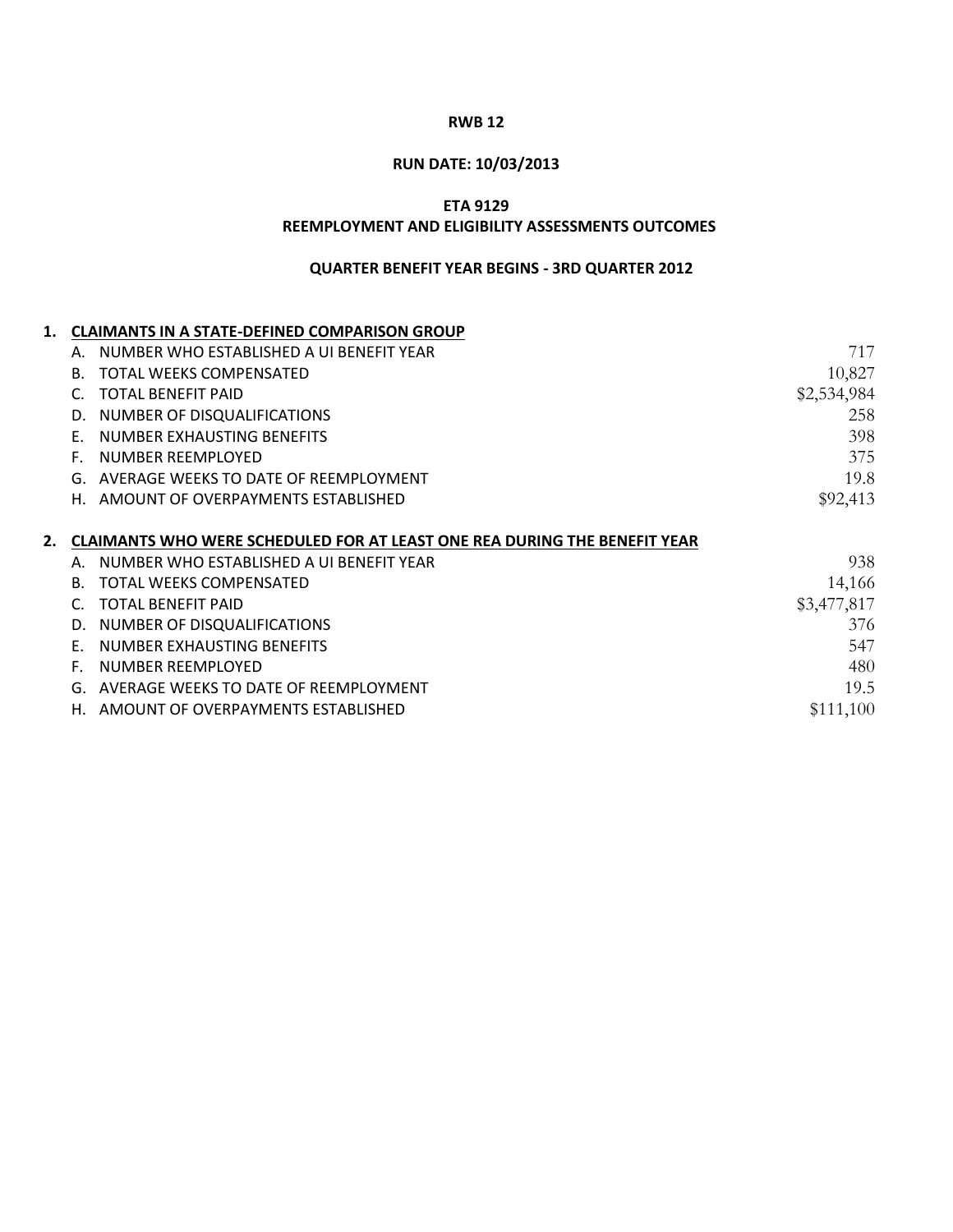# **RUN DATE: 10/03/2013**

### **ETA 9129**

#### **REEMPLOYMENT AND ELIGIBILITY ASSESSMENTS OUTCOMES**

| 1. |    | <b>CLAIMANTS IN A STATE-DEFINED COMPARISON GROUP</b>                      |             |
|----|----|---------------------------------------------------------------------------|-------------|
|    | Α. | NUMBER WHO ESTABLISHED A UI BENEFIT YEAR                                  | 757         |
|    | B. | <b>TOTAL WEEKS COMPENSATED</b>                                            | 11,318      |
|    | C. | <b>TOTAL BENEFIT PAID</b>                                                 | \$2,497,269 |
|    | D. | NUMBER OF DISQUALIFICATIONS                                               | 236         |
|    | F. | NUMBER EXHAUSTING BENEFITS                                                | 450         |
|    | Е. | NUMBER REEMPLOYED                                                         | 335         |
|    | G. | AVERAGE WEEKS TO DATE OF REEMPLOYMENT                                     | 19.3        |
|    | Н. | AMOUNT OF OVERPAYMENTS ESTABLISHED                                        | \$94,275    |
|    |    |                                                                           |             |
|    |    |                                                                           |             |
| 2. |    | CLAIMANTS WHO WERE SCHEDULED FOR AT LEAST ONE REA DURING THE BENEFIT YEAR |             |
|    | Α. | NUMBER WHO ESTABLISHED A UI BENEFIT YEAR                                  | 593         |
|    | B. | <b>TOTAL WEEKS COMPENSATED</b>                                            | 9,118       |
|    | C  | <b>TOTAL BENEFIT PAID</b>                                                 | \$2,254,472 |
|    | D. | NUMBER OF DISQUALIFICATIONS                                               | 232         |
|    | F. | NUMBER EXHAUSTING BENEFITS                                                | 338         |
|    | F. | NUMBER REEMPLOYED                                                         | 297         |
|    | G. | AVERAGE WEEKS TO DATE OF REEMPLOYMENT                                     | 21.9        |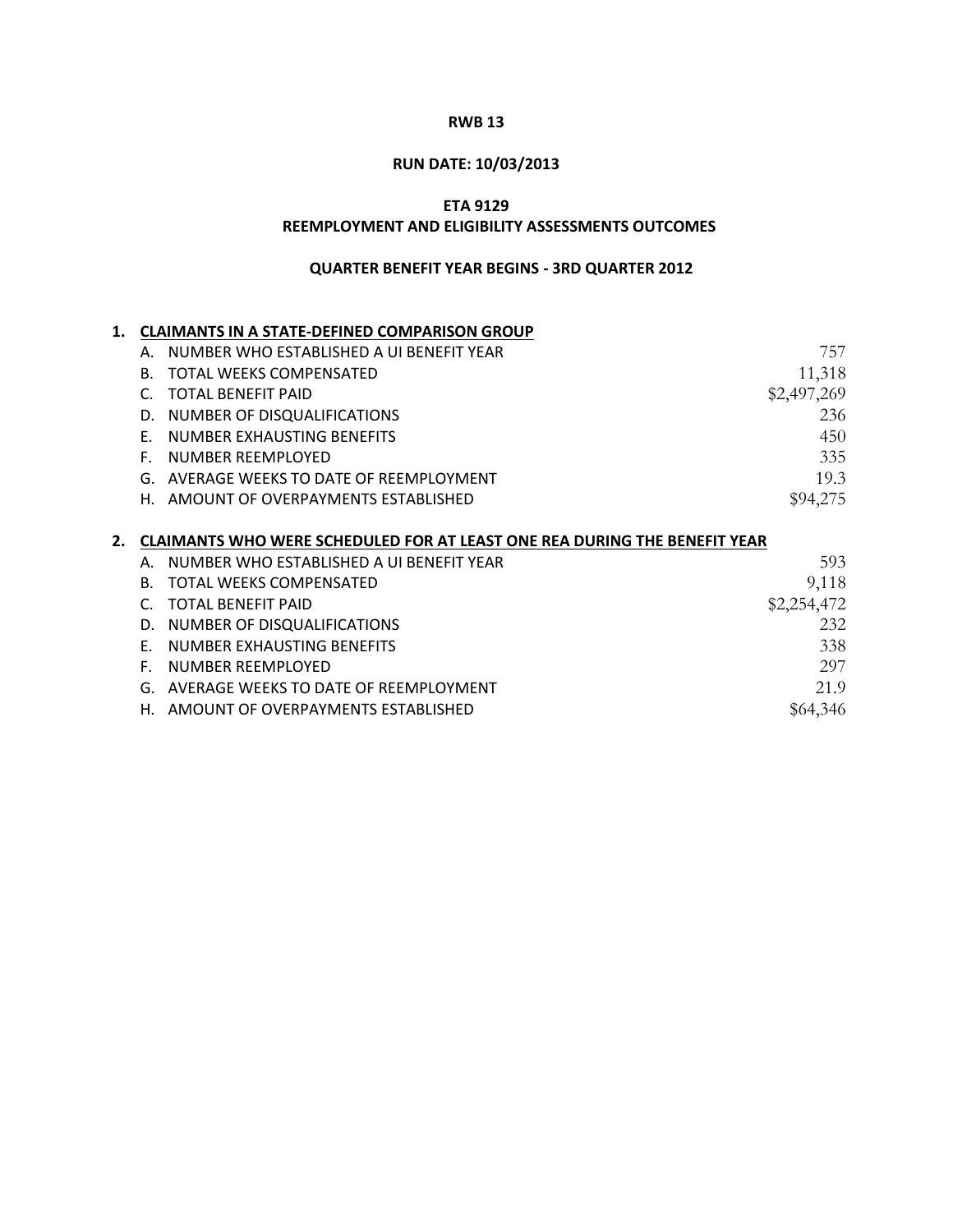# **RUN DATE: 10/03/2013**

### **ETA 9129**

#### **REEMPLOYMENT AND ELIGIBILITY ASSESSMENTS OUTCOMES**

| 1.               |    | <b>CLAIMANTS IN A STATE-DEFINED COMPARISON GROUP</b>                             |             |
|------------------|----|----------------------------------------------------------------------------------|-------------|
|                  | Α. | NUMBER WHO ESTABLISHED A UI BENEFIT YEAR                                         | 346         |
|                  | B. | TOTAL WEEKS COMPENSATED                                                          | 4,904       |
|                  |    | <b>TOTAL BENEFIT PAID</b>                                                        | \$1,138,098 |
|                  | D. | NUMBER OF DISQUALIFICATIONS                                                      | 123         |
|                  | F. | NUMBER EXHAUSTING BENEFITS                                                       | 182         |
|                  | F. | NUMBER REEMPLOYED                                                                | 183         |
|                  | G. | AVERAGE WEEKS TO DATE OF REEMPLOYMENT                                            | 19.8        |
|                  | Н. | AMOUNT OF OVERPAYMENTS ESTABLISHED                                               | \$27,333    |
|                  |    |                                                                                  |             |
| $\overline{2}$ . |    | <b>CLAIMANTS WHO WERE SCHEDULED FOR AT LEAST ONE REA DURING THE BENEFIT YEAR</b> |             |
|                  | Α. | NUMBER WHO ESTABLISHED A UI BENEFIT YEAR                                         | 1,556       |
|                  | B. | TOTAL WEEKS COMPENSATED                                                          | 23,074      |
|                  | C  | <b>TOTAL BENEFIT PAID</b>                                                        | \$5,544,513 |
|                  | D. | NUMBER OF DISQUALIFICATIONS                                                      | 744         |
|                  | F. | NUMBER EXHAUSTING BENEFITS                                                       |             |
|                  |    |                                                                                  | 815         |
|                  | F. | NUMBER REEMPLOYED                                                                | 821         |
|                  | G. | AVERAGE WEEKS TO DATE OF REEMPLOYMENT                                            | 18.8        |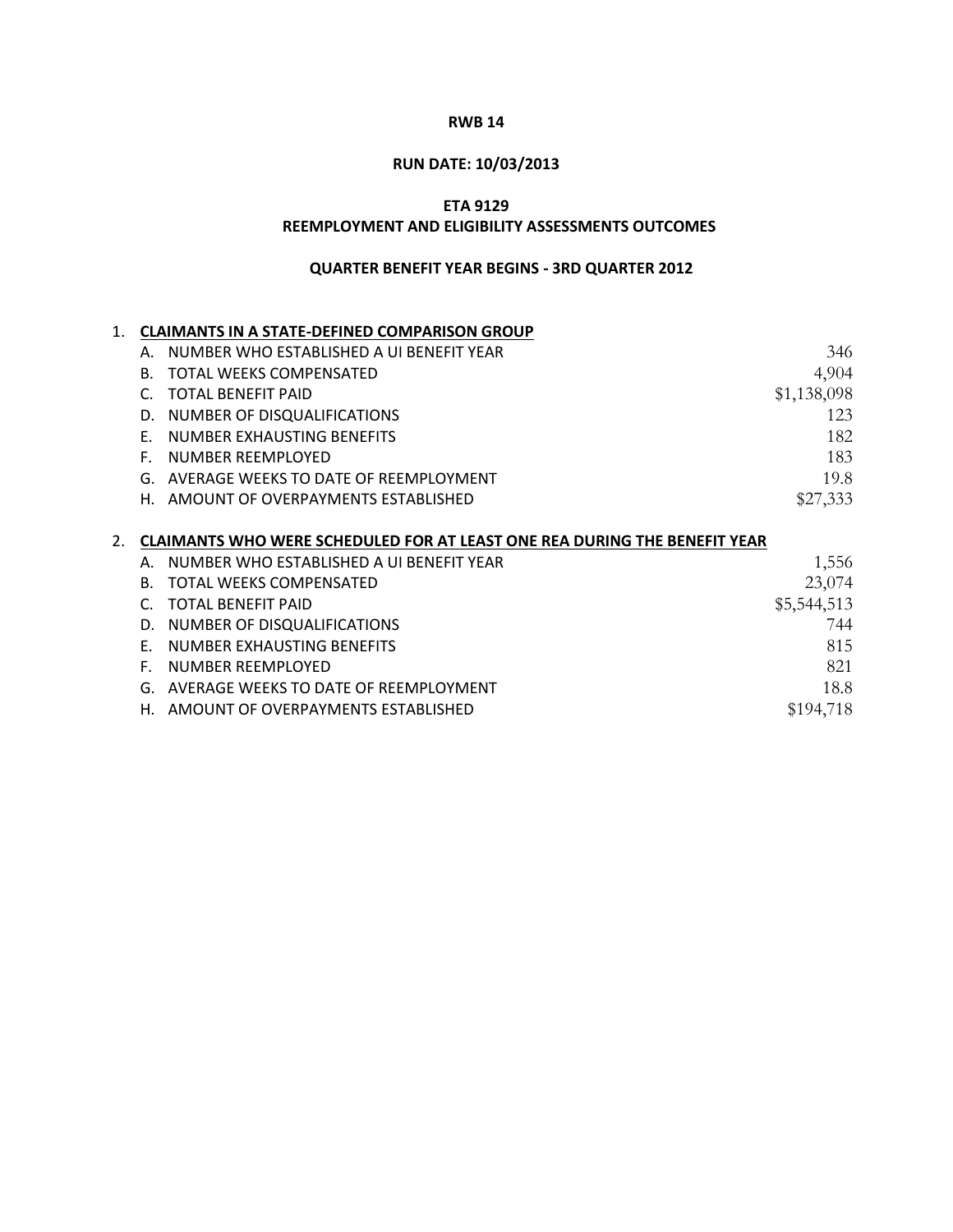# **RUN DATE: 10/03/2013**

### **ETA 9129**

#### **REEMPLOYMENT AND ELIGIBILITY ASSESSMENTS OUTCOMES**

| 1. |    | <b>CLAIMANTS IN A STATE-DEFINED COMPARISON GROUP</b>                             |             |
|----|----|----------------------------------------------------------------------------------|-------------|
|    | Α. | NUMBER WHO ESTABLISHED A UI BENEFIT YEAR                                         | 626         |
|    | В. | TOTAL WEEKS COMPENSATED                                                          | 9,185       |
|    | C. | <b>TOTAL BENEFIT PAID</b>                                                        | \$2,212,417 |
|    | D. | NUMBER OF DISQUALIFICATIONS                                                      | 233         |
|    | F. | NUMBER EXHAUSTING BENEFITS                                                       | 327         |
|    | F. | NUMBER REEMPLOYED                                                                | 332         |
|    | G. | AVERAGE WEEKS TO DATE OF REEMPLOYMENT                                            | 18.6        |
|    | Н. | AMOUNT OF OVERPAYMENTS ESTABLISHED                                               | \$57,492    |
|    |    |                                                                                  |             |
| 2. |    | <b>CLAIMANTS WHO WERE SCHEDULED FOR AT LEAST ONE REA DURING THE BENEFIT YEAR</b> |             |
|    | Α. | NUMBER WHO ESTABLISHED A UI BENEFIT YEAR                                         | 2,101       |
|    | B. | <b>TOTAL WEEKS COMPENSATED</b>                                                   | 30,652      |
|    | C. | <b>TOTAL BENEFIT PAID</b>                                                        | \$7,402,149 |
|    | D. | NUMBER OF DISQUALIFICATIONS                                                      | 1,078       |
|    | F. | NUMBER EXHAUSTING BENEFITS                                                       | 1,101       |
|    | F. | NUMBER REEMPLOYED                                                                | 1,160       |
|    | G. | AVERAGE WEEKS TO DATE OF REEMPLOYMENT                                            | 19.8        |
|    | Н. | AMOUNT OF OVERPAYMENTS ESTABLISHED                                               | \$311,235   |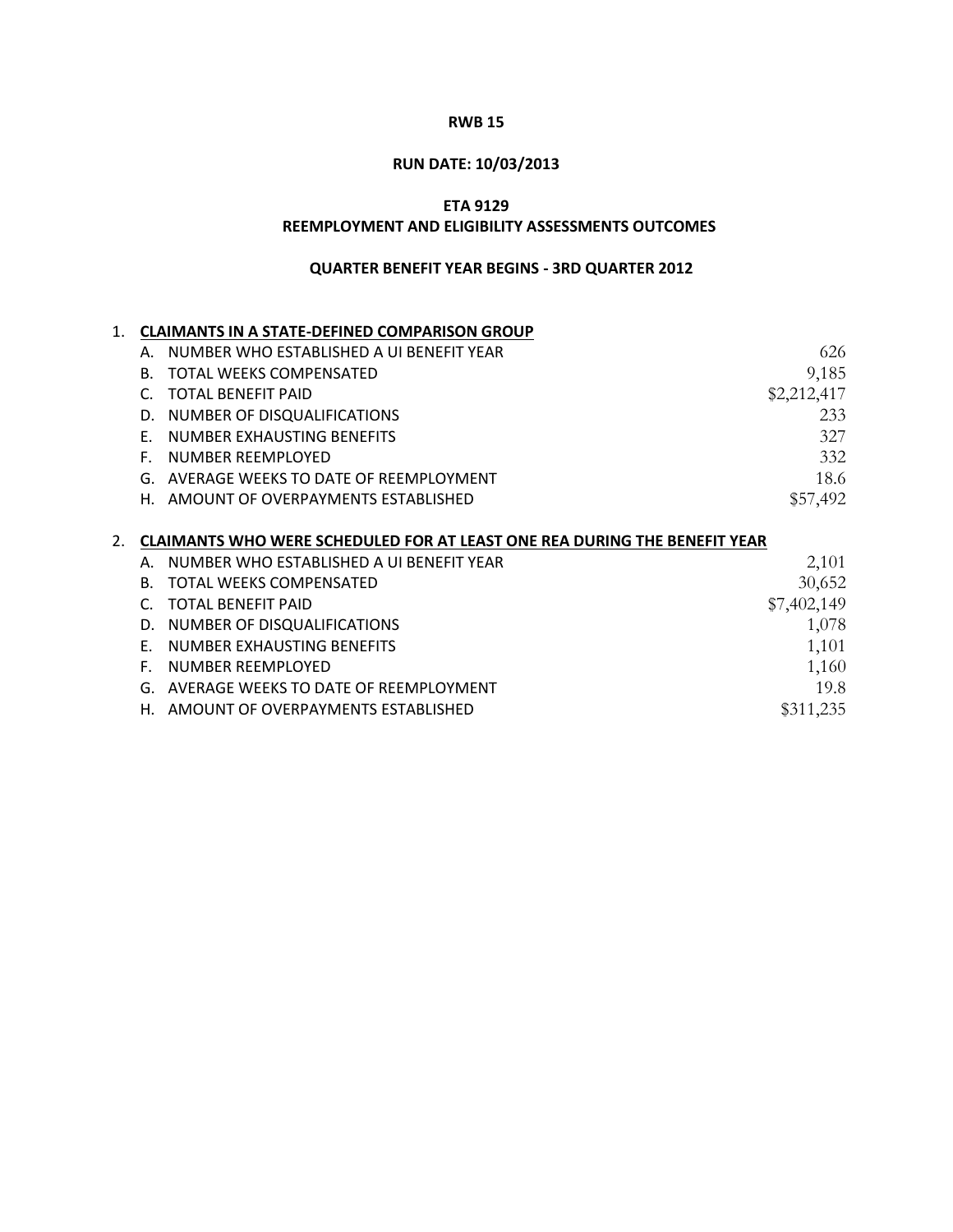# **RUN DATE: 10/03/2013**

## **ETA 9129**

#### **REEMPLOYMENT AND ELIGIBILITY ASSESSMENTS OUTCOMES**

| $\mathbf 1$ . |    | <b>CLAIMANTS IN A STATE-DEFINED COMPARISON GROUP</b>                      |             |
|---------------|----|---------------------------------------------------------------------------|-------------|
|               | Α. | NUMBER WHO ESTABLISHED A UI BENEFIT YEAR                                  | 205         |
|               | B. | <b>TOTAL WEEKS COMPENSATED</b>                                            | 2,924       |
|               | C. | <b>TOTAL BENEFIT PAID</b>                                                 | \$719,784   |
|               | D. | NUMBER OF DISQUALIFICATIONS                                               | 91          |
|               | F. | NUMBER EXHAUSTING BENEFITS                                                | 113         |
|               | Е. | NUMBER REEMPLOYED                                                         | 112         |
|               | G. | AVERAGE WEEKS TO DATE OF REEMPLOYMENT                                     | 18.4        |
|               | Н. | AMOUNT OF OVERPAYMENTS ESTABLISHED                                        | \$25,968    |
|               |    |                                                                           |             |
| 2.            |    | CLAIMANTS WHO WERE SCHEDULED FOR AT LEAST ONE REA DURING THE BENEFIT YEAR |             |
|               | Α. | NUMBER WHO ESTABLISHED A UI BENEFIT YEAR                                  | 635         |
|               | B. | <b>TOTAL WEEKS COMPENSATED</b>                                            | 9,617       |
|               |    |                                                                           |             |
|               | C  | <b>TOTAL BENEFIT PAID</b>                                                 | \$2,348,137 |
|               | D. | NUMBER OF DISQUALIFICATIONS                                               | 261         |
|               | F. | NUMBER EXHAUSTING BENEFITS                                                | 357         |
|               | F. | NUMBER REEMPLOYED                                                         | 335         |
|               | G. | AVERAGE WEEKS TO DATE OF REEMPLOYMENT                                     | 20.3        |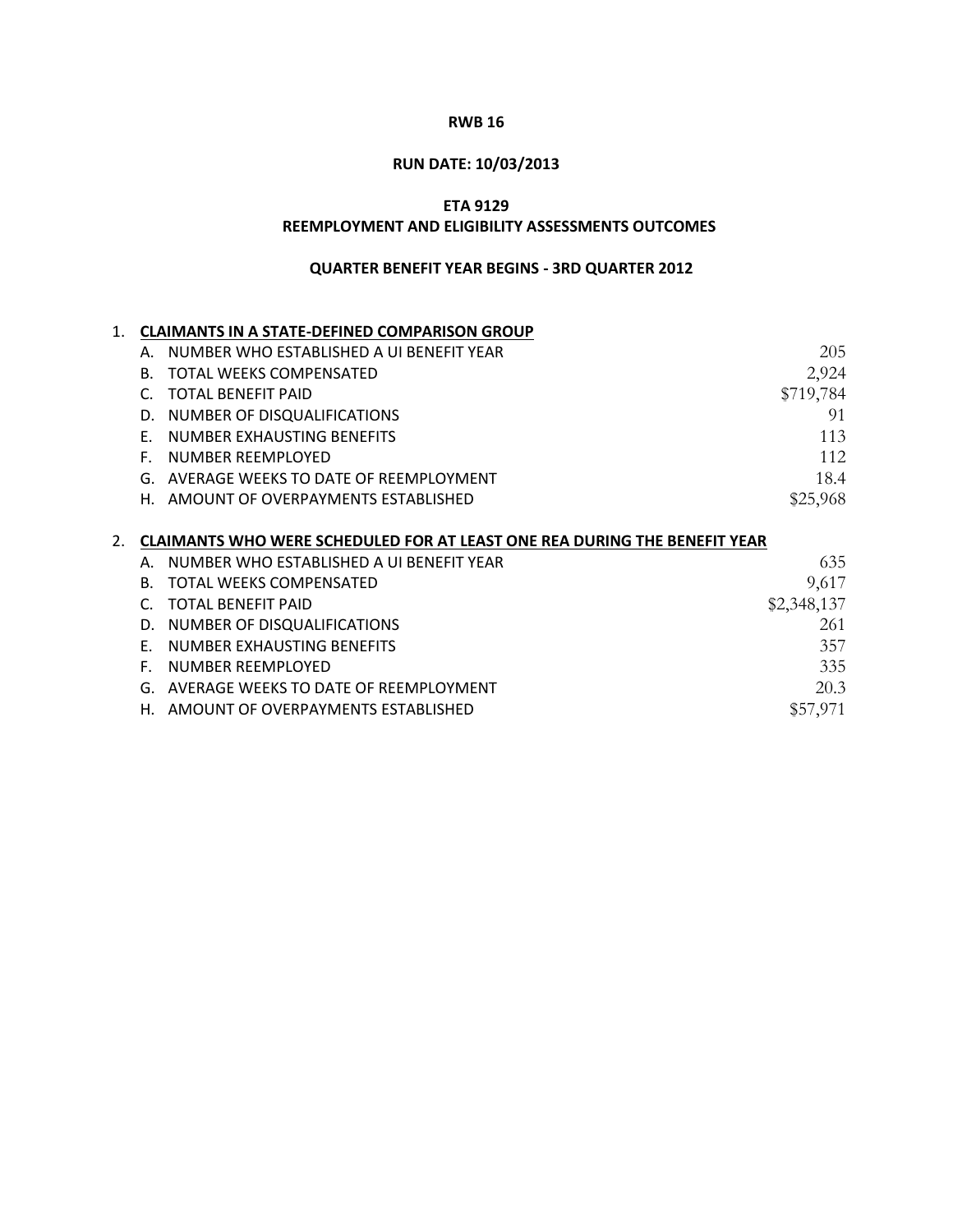# **RUN DATE: 10/03/2013**

### **ETA 9129**

#### **REEMPLOYMENT AND ELIGIBILITY ASSESSMENTS OUTCOMES**

| 1. |    | <b>CLAIMANTS IN A STATE-DEFINED COMPARISON GROUP</b>                             |             |
|----|----|----------------------------------------------------------------------------------|-------------|
|    | Α. | NUMBER WHO ESTABLISHED A UI BENEFIT YEAR                                         | 159         |
|    | B. | <b>TOTAL WEEKS COMPENSATED</b>                                                   | 2,271       |
|    |    | <b>TOTAL BENEFIT PAID</b>                                                        | \$502,871   |
|    | D. | NUMBER OF DISQUALIFICATIONS                                                      | 38          |
|    | F. | NUMBER EXHAUSTING BENEFITS                                                       | 72          |
|    | F. | NUMBER REEMPLOYED                                                                | 89          |
|    | G. | AVERAGE WEEKS TO DATE OF REEMPLOYMENT                                            | 15.8        |
|    | Н. | AMOUNT OF OVERPAYMENTS ESTABLISHED                                               | \$7,829     |
|    |    |                                                                                  |             |
|    |    |                                                                                  |             |
| 2. |    | <b>CLAIMANTS WHO WERE SCHEDULED FOR AT LEAST ONE REA DURING THE BENEFIT YEAR</b> |             |
|    | Α. | NUMBER WHO ESTABLISHED A UI BENEFIT YEAR                                         | 1,076       |
|    | B. | TOTAL WEEKS COMPENSATED                                                          | 15,372      |
|    | C  | <b>TOTAL BENEFIT PAID</b>                                                        | \$3,613,801 |
|    | D. | NUMBER OF DISQUALIFICATIONS                                                      | 475         |
|    | F. | NUMBER EXHAUSTING BENEFITS                                                       | 543         |
|    | F. | NUMBER REEMPLOYED                                                                | 580         |
|    | G. | AVERAGE WEEKS TO DATE OF REEMPLOYMENT                                            | 18.5        |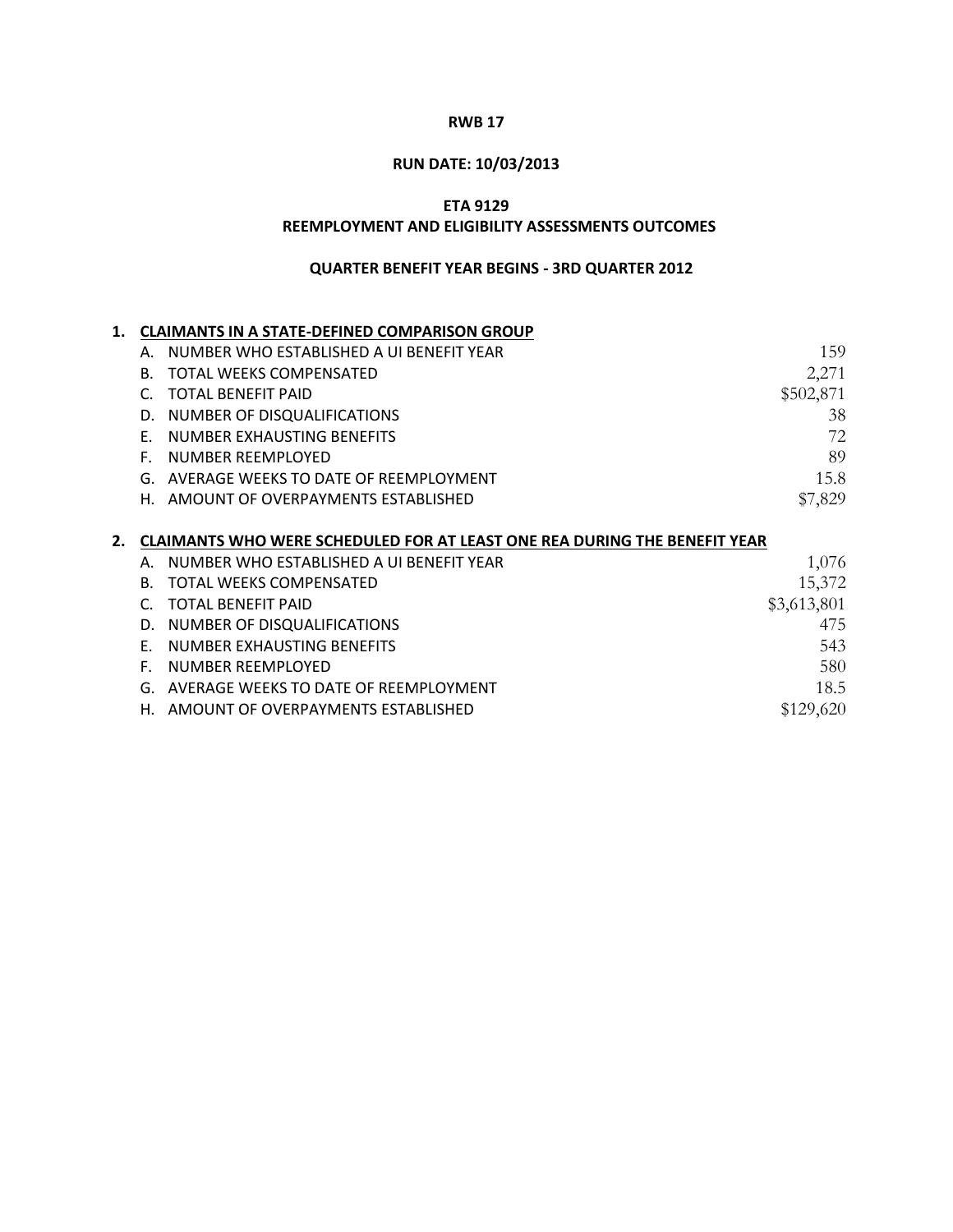# **RUN DATE: 10/03/2013**

## **ETA 9129**

#### **REEMPLOYMENT AND ELIGIBILITY ASSESSMENTS OUTCOMES**

| 1. |    | <b>CLAIMANTS IN A STATE-DEFINED COMPARISON GROUP</b>                      |             |
|----|----|---------------------------------------------------------------------------|-------------|
|    | Α. | NUMBER WHO ESTABLISHED A UI BENEFIT YEAR                                  | 33          |
|    | В. | TOTAL WEEKS COMPENSATED                                                   | 501         |
|    | C. | <b>TOTAL BENEFIT PAID</b>                                                 | \$119,165   |
|    | D. | NUMBER OF DISQUALIFICATIONS                                               | 15          |
|    | F. | NUMBER EXHAUSTING BENEFITS                                                | 22          |
|    | F. | NUMBER REEMPLOYED                                                         | 17          |
|    | G. | AVERAGE WEEKS TO DATE OF REEMPLOYMENT                                     | 13.4        |
|    | Н. | AMOUNT OF OVERPAYMENTS ESTABLISHED                                        | \$4,643     |
|    |    |                                                                           |             |
| 2. |    | CLAIMANTS WHO WERE SCHEDULED FOR AT LEAST ONE REA DURING THE BENEFIT YEAR |             |
|    |    |                                                                           |             |
|    |    | NUMBER WHO ESTABLISHED A UI BENEFIT YEAR                                  | 1,273       |
|    | B. | <b>TOTAL WEEKS COMPENSATED</b>                                            | 19,047      |
|    | C  | <b>TOTAL BENEFIT PAID</b>                                                 | \$4,466,006 |
|    | D. | NUMBER OF DISQUALIFICATIONS                                               | 538         |
|    | F. | NUMBER EXHAUSTING BENEFITS                                                | 638         |
|    | Е. | NUMBER REEMPLOYED                                                         | 659         |
|    | G. | AVERAGE WEEKS TO DATE OF REEMPLOYMENT                                     | 17.6        |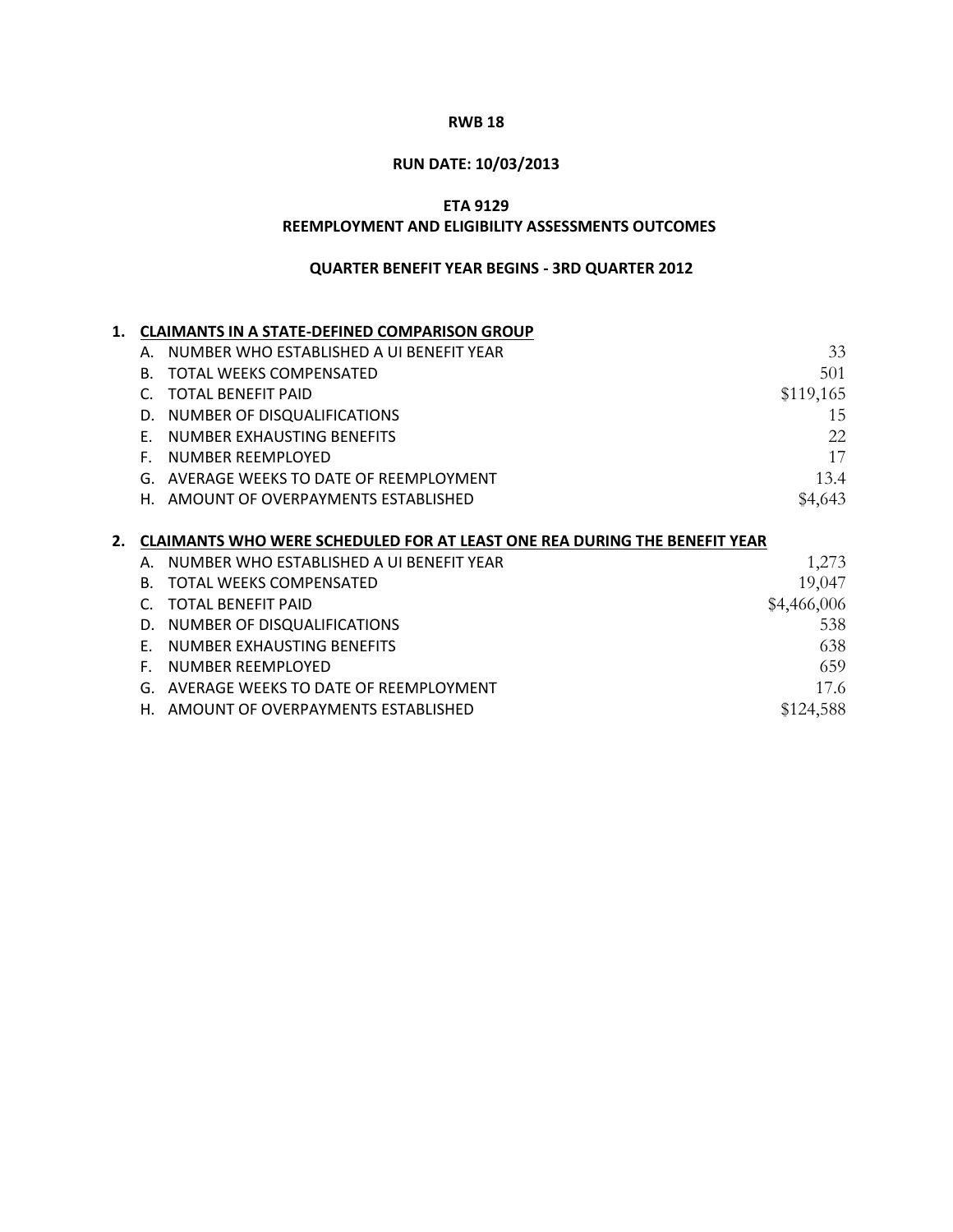# **RUN DATE: 10/03/2013**

## **ETA 9129**

#### **REEMPLOYMENT AND ELIGIBILITY ASSESSMENTS OUTCOMES**

| 1. |    | <b>CLAIMANTS IN A STATE-DEFINED COMPARISON GROUP</b>                             |             |
|----|----|----------------------------------------------------------------------------------|-------------|
|    | А. | NUMBER WHO ESTABLISHED A UI BENEFIT YEAR                                         | 433         |
|    | В. | <b>TOTAL WEEKS COMPENSATED</b>                                                   | 6,711       |
|    | C. | <b>TOTAL BENEFIT PAID</b>                                                        | \$1,660,777 |
|    | D. | NUMBER OF DISQUALIFICATIONS                                                      | 121         |
|    | F. | NUMBER EXHAUSTING BENEFITS                                                       | 241         |
|    | Е. | NUMBER REEMPLOYED                                                                | 215         |
|    | G. | AVERAGE WEEKS TO DATE OF REEMPLOYMENT                                            | 18.9        |
|    | Н. | AMOUNT OF OVERPAYMENTS ESTABLISHED                                               | \$41,696    |
|    |    |                                                                                  |             |
| 2. |    | <b>CLAIMANTS WHO WERE SCHEDULED FOR AT LEAST ONE REA DURING THE BENEFIT YEAR</b> |             |
|    | Α. | NUMBER WHO ESTABLISHED A UI BENEFIT YEAR                                         | 502         |
|    | B. | <b>TOTAL WEEKS COMPENSATED</b>                                                   | 7,635       |
|    | C. | <b>TOTAL BENEFIT PAID</b>                                                        | \$1,812,383 |
|    | D. | NUMBER OF DISQUALIFICATIONS                                                      | 193         |
|    | F. | NUMBER EXHAUSTING BENEFITS                                                       | 295         |
|    | F. | NUMBER REEMPLOYED                                                                | 261         |
|    | G. | AVERAGE WEEKS TO DATE OF REEMPLOYMENT                                            | 21.0        |
|    |    |                                                                                  |             |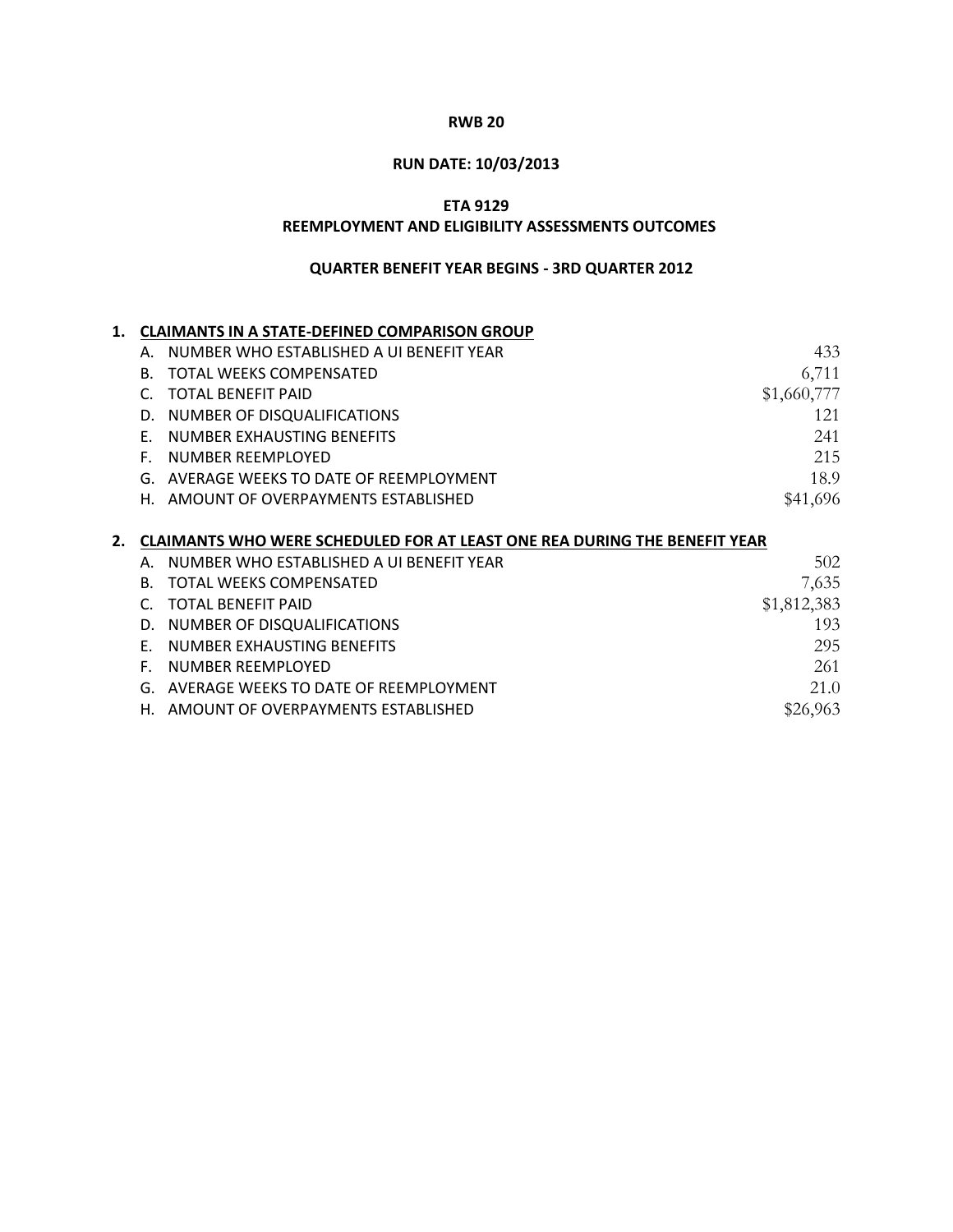# **RUN DATE: 10/03/2013**

## **ETA 9129**

#### **REEMPLOYMENT AND ELIGIBILITY ASSESSMENTS OUTCOMES**

| 1. |    | <b>CLAIMANTS IN A STATE-DEFINED COMPARISON GROUP</b>                             |             |
|----|----|----------------------------------------------------------------------------------|-------------|
|    | Α. | NUMBER WHO ESTABLISHED A UI BENEFIT YEAR                                         | 1,430       |
|    | B. | <b>TOTAL WEEKS COMPENSATED</b>                                                   | 22,045      |
|    | C. | <b>TOTAL BENEFIT PAID</b>                                                        | \$5,200,549 |
|    | D. | NUMBER OF DISQUALIFICATIONS                                                      | 497         |
|    | F. | NUMBER EXHAUSTING BENEFITS                                                       | 816         |
|    | F. | NUMBER REEMPLOYED                                                                | 723         |
|    | G. | AVERAGE WEEKS TO DATE OF REEMPLOYMENT                                            | 19.0        |
|    | Н. | AMOUNT OF OVERPAYMENTS ESTABLISHED                                               | \$228,376   |
|    |    |                                                                                  |             |
|    |    |                                                                                  |             |
| 2. |    | <b>CLAIMANTS WHO WERE SCHEDULED FOR AT LEAST ONE REA DURING THE BENEFIT YEAR</b> |             |
|    | Α. | NUMBER WHO ESTABLISHED A UI BENEFIT YEAR                                         | 2,341       |
|    | B. | TOTAL WEEKS COMPENSATED                                                          | 37,695      |
|    | C. | <b>TOTAL BENEFIT PAID</b>                                                        | \$9,432,278 |
|    | D. | NUMBER OF DISQUALIFICATIONS                                                      | 1,022       |
|    | F. | NUMBER EXHAUSTING BENEFITS                                                       | 1,389       |
|    | F. | NUMBER REEMPLOYED                                                                | 1,152       |
|    | G. | AVERAGE WEEKS TO DATE OF REEMPLOYMENT                                            | 20.0        |